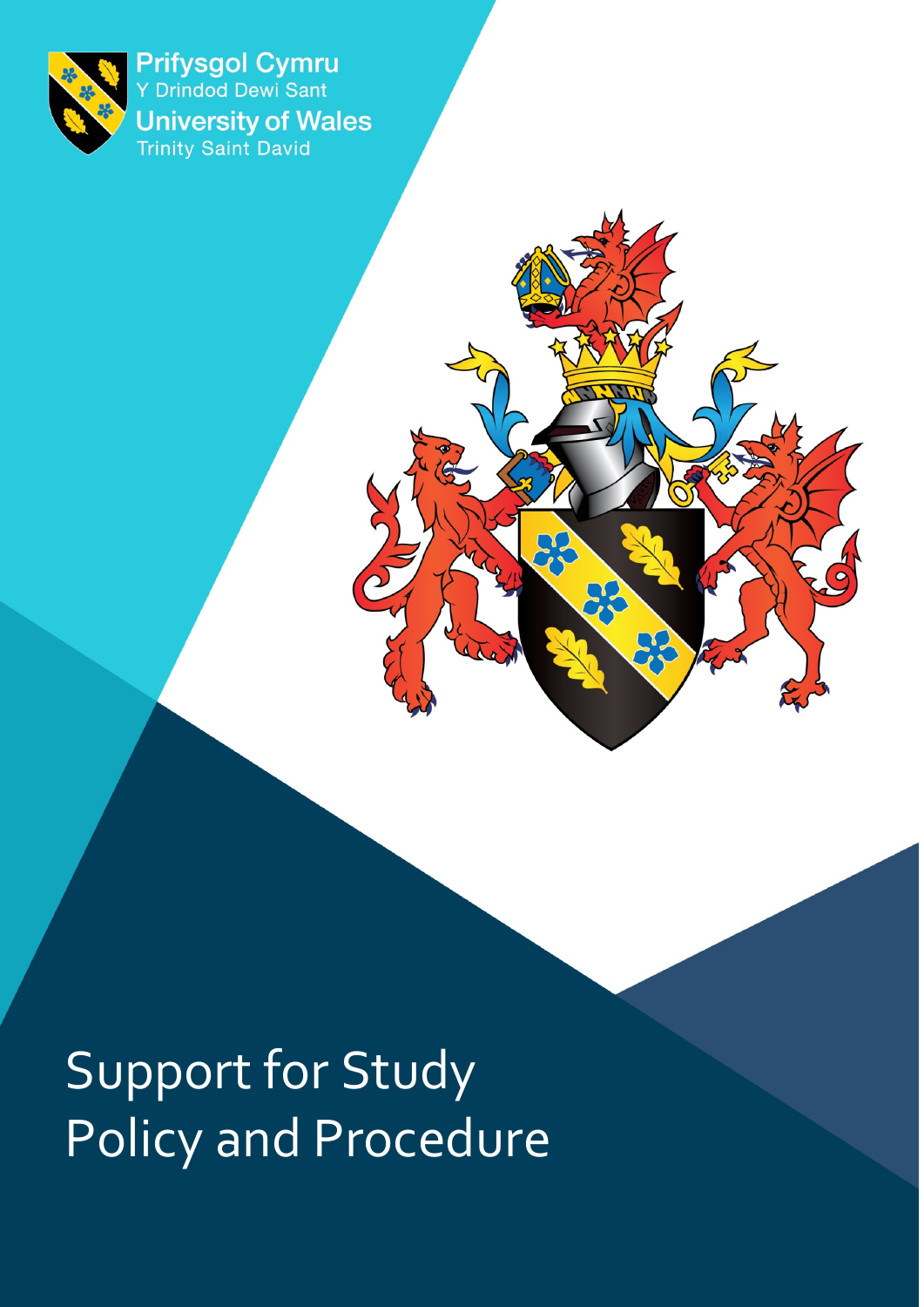### **Contents**

| $\mathbf 1$ . |                                                            |  |
|---------------|------------------------------------------------------------|--|
| 2.            |                                                            |  |
| З.            |                                                            |  |
| 4.            |                                                            |  |
| 5.            |                                                            |  |
| 6.            |                                                            |  |
| 7.            |                                                            |  |
| 8.            |                                                            |  |
| 9.            |                                                            |  |
| 10.           |                                                            |  |
| 11.           |                                                            |  |
| 12.           |                                                            |  |
| 13.           |                                                            |  |
| 14.           |                                                            |  |
| 15.           |                                                            |  |
| 16.           |                                                            |  |
| 17.           |                                                            |  |
| 18.           | Non-Engagement with Formal Support for Study Procedures 13 |  |
| 19.           |                                                            |  |
| 20.           |                                                            |  |
| 21.           |                                                            |  |
| 22.           |                                                            |  |
| 23.           |                                                            |  |
| 24.           |                                                            |  |
| 25.           |                                                            |  |
| 26.           |                                                            |  |
| 27.           |                                                            |  |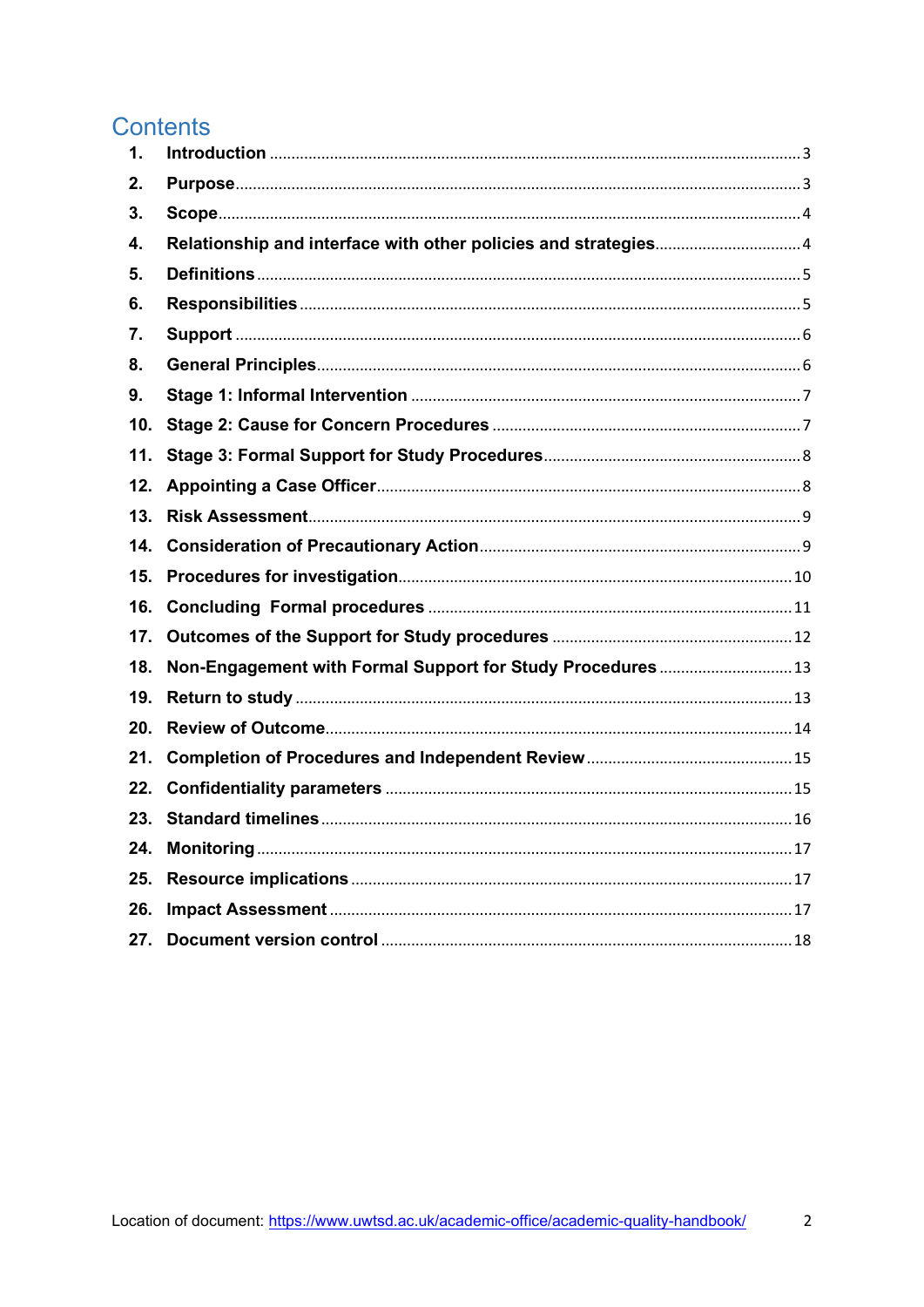#### **Support for Study Policy and Procedure**

#### **1. Introduction**

- 1.1 This policy and procedure sets out the University's arrangements to be followed where concerns about a student's fitness to study at University have been raised.
- 1.2 The University is committed to support student wellbeing, takes a positive attitude to students' physical and mental health, and recognises that the wellbeing of students is critical to their learning, academic achievement and their wider student experience.
- 1.3 Support for Study procedures are likely to be instigated if, for example:
	- there is a progressive or sudden deterioration in a student's attendance, attention, quality of work, appearance, or behaviour that falls outside compensatory measures procedures or extenuating circumstances procedures;
	- If a student's participation in their studies is not enabling them to make progress with their studies or research and there is reason to believe that this is linked to their fitness to study or their support needs;
	- a student's support needs have become beyond the type of level of support which the University can reasonably be expected to provide;
	- a student's behaviour is adversely affecting the activities of the University or a placement provider and this is thought to be the result of an underlying physical or mental health issue;
	- a student is perceived to pose a risk to their own (or others') health, safety or wellbeing;
	- a student's behaviour is adversely affecting the teaching, learning, and/or experience of other students and is thought to be the result of an underlying physical or mental health issue;
	- a student's behaviour is having a significant impact on the working environment of staff of the University and is thought to be the result of an underlying physical or mental health issue;
	- a student repeatedly does not engage with agreed strategies to manage the impact of their health condition.
	- 1.4 Support and guidance available for students who are subject to or involved with support for study cases is detailed at section **7** below. In addition, the Students' Union (UWTSDSU), which is independent from the University, provides support and representation for students and the University advises students to contact UWTSDSU when such matters arise. The University does not normally use legal professionals in the handling of support for study cases and does not expect that students will need to do so either. Representation of students by legal professionals will only be permitted in exceptional circumstances in the interests of fairness.

#### **2. Purpose**

- 2.1 The purpose of the policy is to provide an inclusive, supportive learning environment in which all students can flourish and fulfil their personal potential.
- 2.2. The policy also aims to ensure that Support for Study procedures are conducted in a fair and transparent manner and that the University exercises appropriate duty of care and complies with equal rights and other relevant legislation.
- 2.3 The policy is intended to be supportive rather than disciplinary in purpose.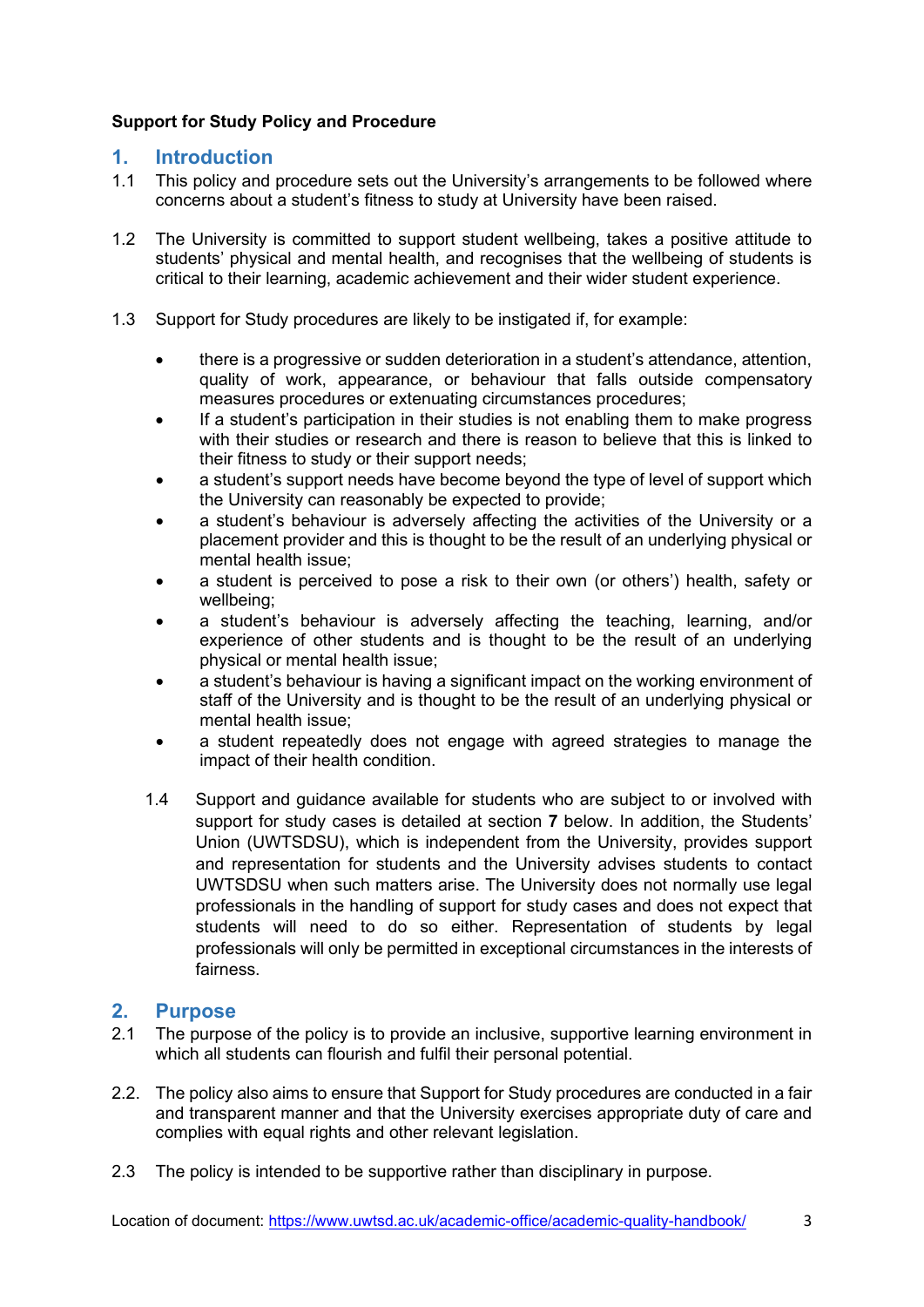#### **3. Scope**

- 3.1 The policy applies to all students directly registered at the University of Wales Trinity Saint David.
- 3.2 For students registered at collaborative partnership institutions or at Constituent Colleges of the University, procedures from that institution are followed in the first instance. However, such students are entitled to submit an appeal to the University with respect to the outcome of their case. See section 15 of this policy.
- 3.3 Assessing a student's fitness to study includes a consideration of their wellbeing, both on and off the University premises (i.e. including University residential accommodation and during or in preparation for University related activities away from the University, e.g. on placements, field trips, study abroad / exchange, during a sandwich year or internship).
- 3.4. The policy is applicable to all students throughout their period of enrolment with the University, including those seeking to return to study and whose enrolment has previously been interrupted or suspended under this policy.

#### **4. Relationship and interface with other policies and strategies**

- 4.1 There are a number of strategies, policies and procedures that are connected to the Support for Study Policy, including:
	- a. Mitigating Circumstances Policy;
	- b. Academic Misconduct Policy;
	- c. Fitness to Practise Policy;
	- d. Non-Academic Misconduct Policy;
	- e. The Strategic Equality Plan;
	- f. Student Emergency Contact Policy;
	- g. Student Health and Well-being Strategy;
	- h. Third Party Involvement Policy.
- 4.2 Before any formal procedures are instigated, the University will consider which procedure(s) are the most appropriate to be used.
- 4.3 The University will reassess this and may change or add procedures as appropriate. For example, where it becomes clear that there are underlying physical or mental health issues the Support for Study policy rather than the Non-Academic Misconduct Policy may be used for breaches of conduct. It may be the case that two policies are used in tandem (e.g. the Support for Study Policy and the Fitness to Practise Policy) or it could be the case that the Support for Study Policy is followed by procedures under the Fitness to Practise Policy.
- 4.4 Where two or more policies or procedures are applicable at the same time, normally one policy will be the primary policy in terms of process. Students will be informed which policy, policies and procedures are used in their case.
- 4.5 Reasonable adjustments will be made as appropriate in relation to the process and communicating the outcome for students who have disabilities or other health issues. Where students have not already formally declared a disability to the University prior to formal procedures being started, they are advised to make such a declaration as soon as possible during the formal processes so that it is possible to make reasonable adjustments as appropriate. The Student Services Department will make the decision in relation to the exact nature of any reasonable adjustments needed, in consultation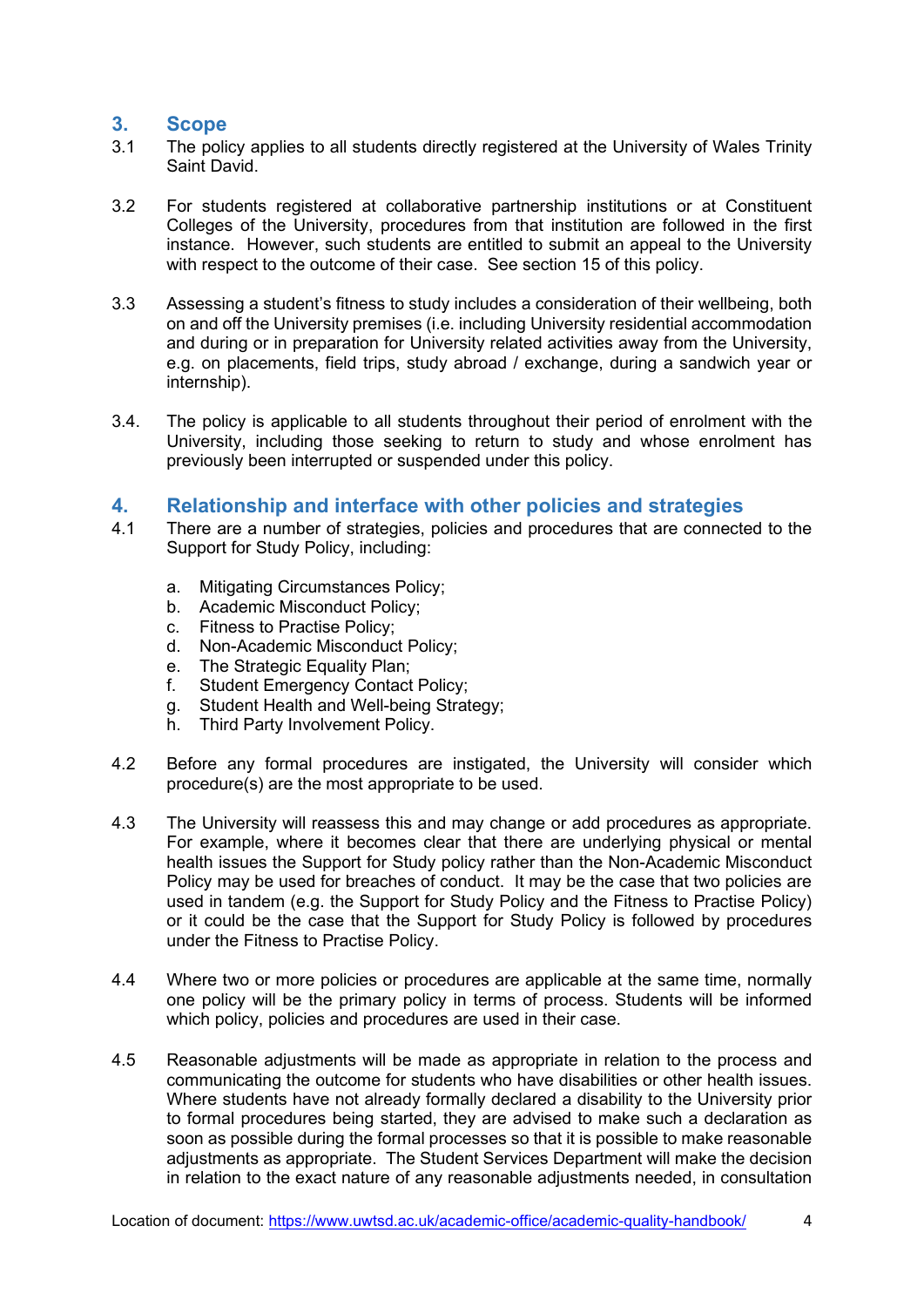with the student and ensuring external advice is taken as appropriate. Formal processes may be suspended until reasonable adjustments have been put in place.

4.6 Procedures to be followed in relation to the admission of an applicant with a disability or serious medical condition are contained in the University's Admissions Policy.

#### **5. Definitions**

- 5.1 "Fitness to study" relates to a student's capacity to participate fully and satisfactorily as a student in relation to their academic studies and student life generally at the University. This policy aims to support students who experience significant difficulties to determine the most appropriate course of action to allow them to complete their studies in the future. This may include requiring the student to withdraw and allowing them to enrol at a future date.
- 5.3 The following generic fitness standards apply to all students:
	- a) An appropriate awareness of their own health and safety and that of others;
	- b) An appropriate awareness of the risk of physical danger to themselves and others;
	- c) The ability to communicate effectively, appropriately, and professionally with fellow students, staff and other professionals (this would include alternative methods of communication, such as BSL or computer aided speech);
	- d) The ability to undertake periods of study independently (using appropriate support mechanisms as required);
	- e) The ability to attend and engage effectively and appropriately in lectures, tutorials and other learning activities, with appropriate adjustments as necessary;
	- f) The ability to submit coursework within required academic timescales with appropriate adjustments;
	- g) The ability to work as part of a group as required by an academic programme with appropriate adjustments;
	- h) The ability to undertake assessment and engage effectively with the assessment process, with appropriate adjustments;
	- i) Effective engagement with any support arrangements put in place.

In addition, students in University-managed accommodation should demonstrate:

a) the ability to live independently (with appropriate support from internal and/or external agencies).

#### **6. Responsibilities**

- Council monitor the strategies and processes in place to ensure the health and wellbeing of students.
- Oversight of the health and wellbeing of students is the responsibility of Senate.
- Support for Study procedures are overseen on behalf of Senate by the Academic Office.
- Deputy Vice-Chancellors are responsible for making decisions in relation to the termination of studies of students.
- Case Officers fulfil a range of roles in relation to a Support for Study case, including undertaking a preliminary risk assessment, completing an investigation, and making a recommendation to the Student Case Review Group. A case may have more than one Case Officer, each with a specific role in relation to the case.
- A Senior Officer will undertake the review of a decision under section 20 below.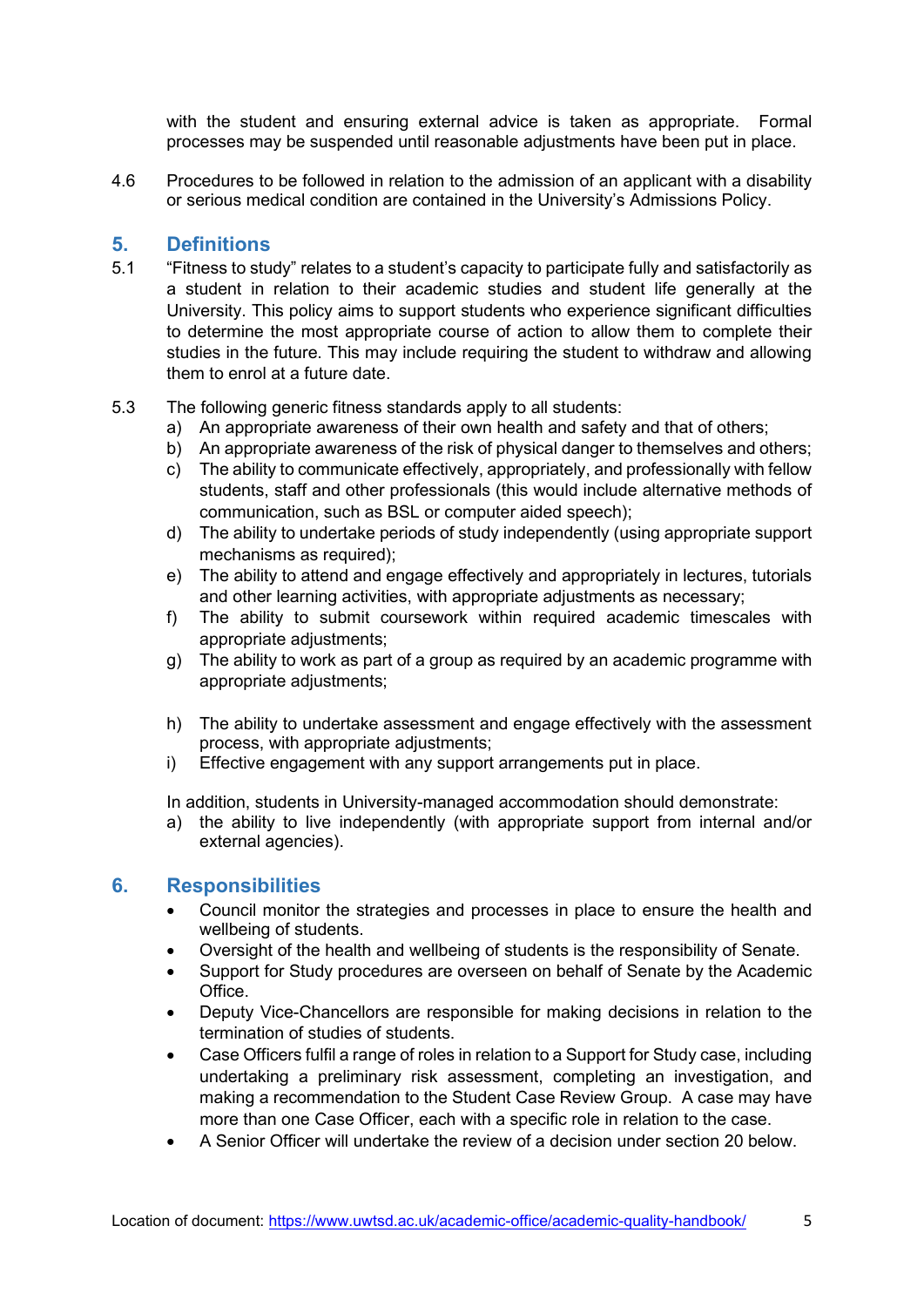• Deans of Institutes and relevant Heads / Directors of Professional Services are responsible for ensuring that the procedures outlined in this policy are used appropriately in relation to any informal resolution (as outlined in section 8).

#### **7. Support**

- 7.1 The welfare and wellbeing of its students is paramount to the University. The University has a range of support mechanisms in place to support students with physical or mental health issues. The Student Services Department offers a comprehensive range of support to students with both physical health issues, mental health issues, and specific learning difficulties. Counselling provision as well as specialist learning support provision are available.
- 7.2 Compensatory measures procedures for students with long-term impairments are outlined in the Mitigating Circumstances Policy.
- 7.3 Students are encouraged to seek appropriate practical and specialist support to manage and, where possible, mitigate the matters that give rise to concerns actioned under this policy.
- 7.4 The University will ensure that any student involved in Support for Study procedures will have access to support, information, and advice throughout the process, from the time when the formal procedures are instigated up until the time when the formal process has been concluded. Where appropriate the University will refer to and/or take advice from external support services to provide further specialised support. Support can take a range of forms depending on what is appropriate in each individual case. The formal process may be suspended until access to appropriate support has been arranged.
- 7.5 When Support for Study processes are instigated, consultation will take place with Student Services to make sure that the student's immediate and ongoing support needs are adequately considered throughout the process. In cases involving international students, International Registry will also be consulted in relation to visas and related requirements. See also section 10 ('Precautionary Action').
- 7.6 Students may decide that they would like a third-party representative or a supporting person to attend any meetings held as part of the Support for Study process.
- 7.7 The policy and procedure relating to third party representation, support and enquiries can be found in the Third Party Involvement Policy.

#### **8. General Principles**

- 8.1 References in this policy to steps or actions by specific University post holders shall be read as including reference to their nominees. In addition, in order to avoid potential conflicts of responsibilities, other staff members may undertake tasks allocated to specific post holders.
- 8.2 All matters considered under this policy and set of procedures will be dealt with according to the individual's circumstances. Whilst seeking to ensure consistency of approach and application, the University reserves the right to vary the precise details of the procedure applied according to the circumstances of a particular case.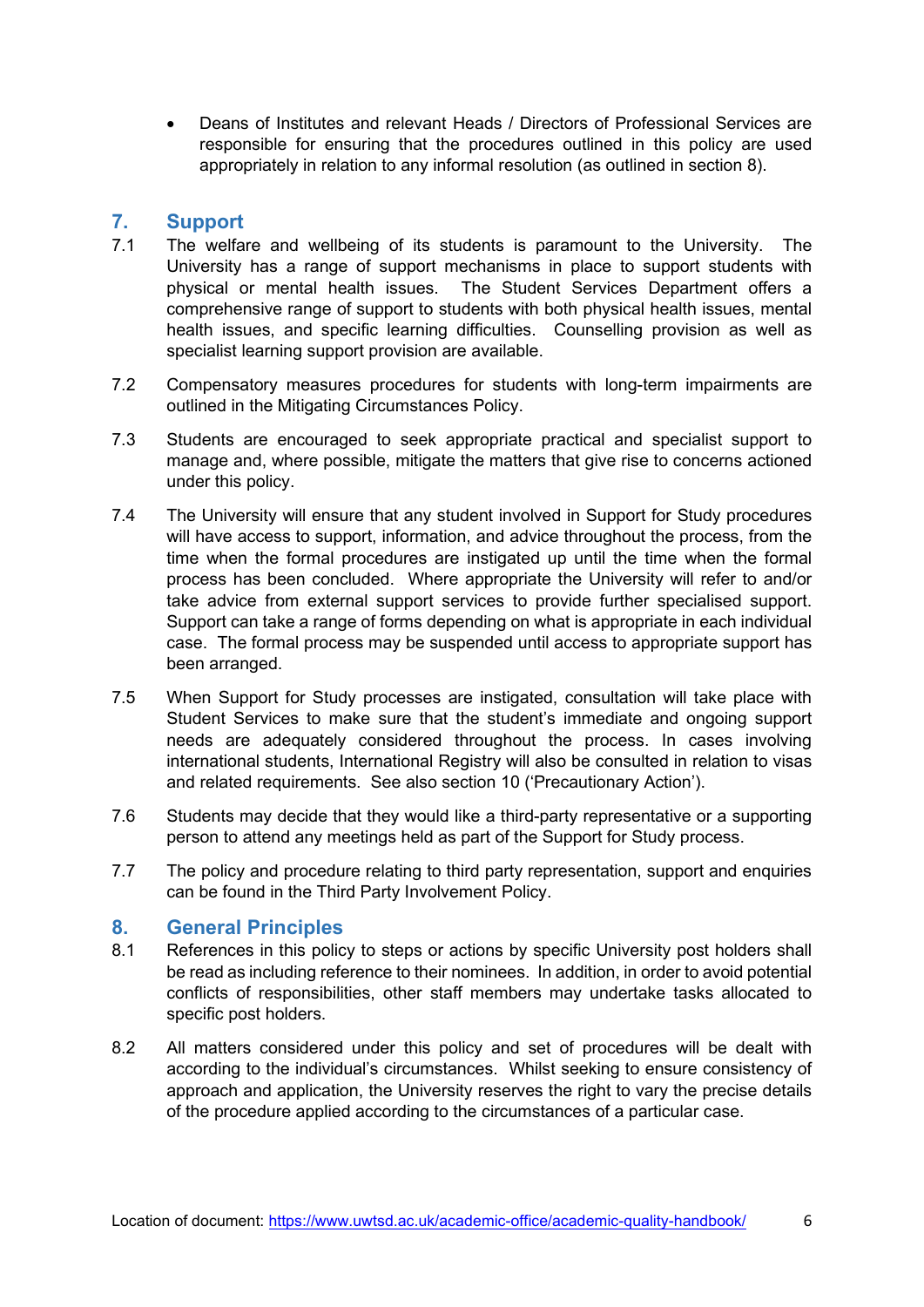- 8.3 The student's views will, where possible and appropriate, form part of the considerations at all key stages of this set of procedures.
- 8.4 The student will be invited to any meeting, normally at least two days before the meeting. However, there may be circumstances where an urgent risk assessment or investigation is required and, in this case, a verbal invitation with less than two days' notice will be given.
- 8.5 Students will be provided with the option to attend meetings via electronic means or in person.
- 8.6 Where the student has communicated in response to a meeting notification that they are not able to attend such a meeting for a good reason, the University will normally rearrange the date of such a meeting.
- 8.7 The University reserves the right to proceed with any meeting in the absence of a student, subject to the student having been properly notified of the date and time of the meeting or in cases where the health of the student does not allow him/her to attend the meeting. The University may also deal with issues on the basis of written reports and/or statements in the absence of the student.
- 8.8 During the application of this policy the University reserves the right to adjourn any meeting and reconvene at a later date.
- 8.9 The University will, wherever possible, seek to adhere to the time limits outlined within these procedures, but in cases where there are special circumstances which require variance from specified time limits, students will be advised of the reasons for this. The student will also be advised about any delays to the process as appropriate.
- 8.10 The University reserves the right not to proceed with any Support for Study procedures if it is considered that there are insufficient grounds or evidence to do so.
- 8.11 The University will ensure that all written records related to the case are clear, accurate, and appropriate and will be stored appropriately.

#### **9. Stage 1: Informal Intervention**

- 9.1 Initial concerns regarding a student's fitness to study will normally be dealt with informally by the academic department in the first instance.
- 9.2 Guidance for Stage One: Informal Intervention can be found here
- 9.3 Any outcomes of informal intervention should be recorded and shared with the Academic Office.
- 9.4 If the informal intervention at stage one is unsuccessful or the student fails to attend or comply with the action plan, a stage two intervention may be appropriate.

#### **10. Stage 2: Cause for Concern Procedures**

10.1 Before starting stage 2, the Academic Support Tutor should meet with student support and carry out an assessment of the students concerns. Advice can also be sought from the Academic Office. For issues raised in a non-Academic fitness concerns, advice should be sought from the Academic Office before proceeding with Cause for Concern procedures.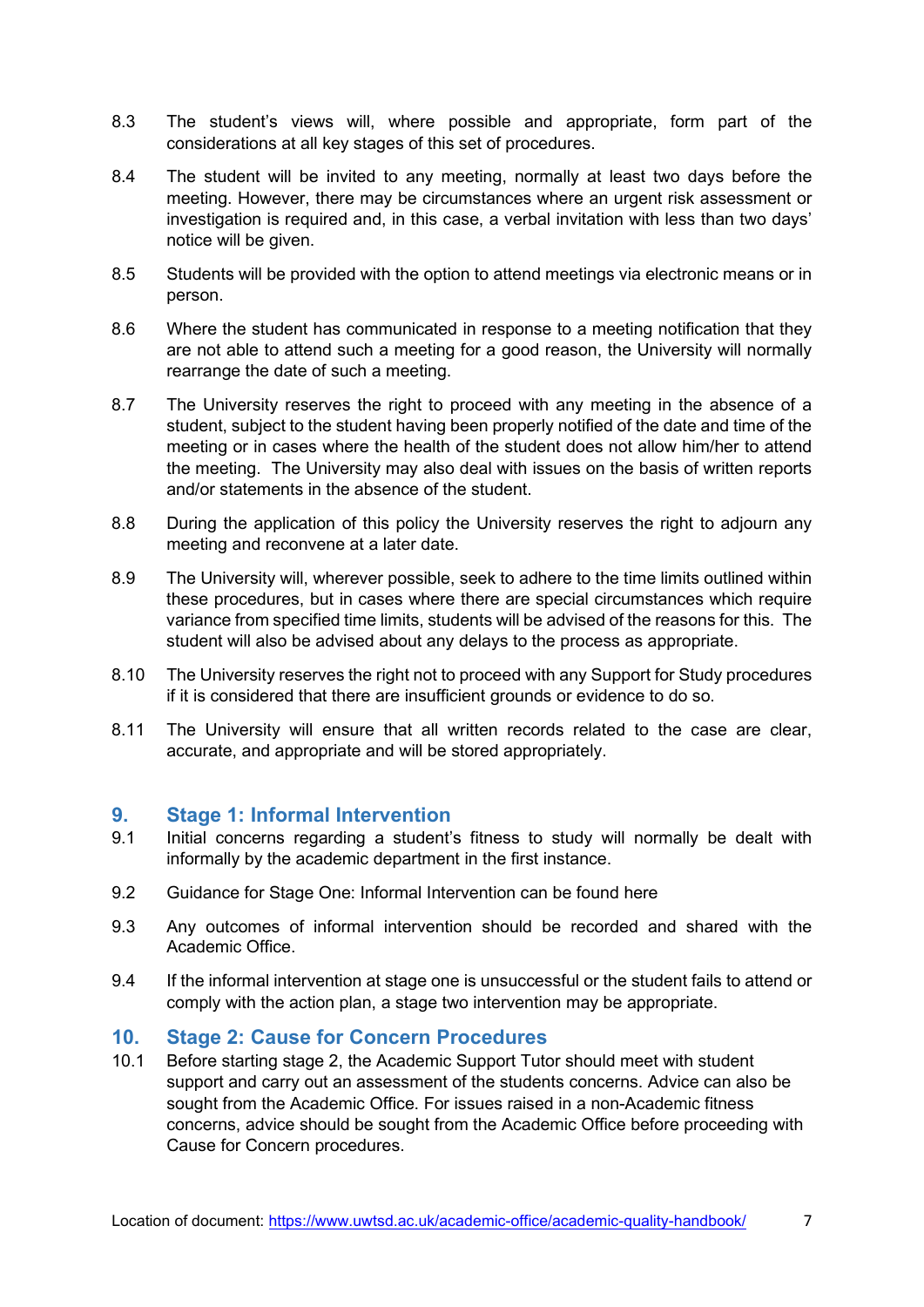- 10.2 Stage Two concerns will normally be dealt with by the academic department working in cooperation with Student Services. An appropriate member of staff shall be agreed to coordinate the stage 2 procedures.
- 10.3 Guidance for Stage Two: [Cause for Concern Procedures can be found here](https://www.uwtsd.ac.uk/media/uwtsd-website/content-assets/documents/academic-office/misc-forms/Support_for_Study_Staff_Guidance_2021-22.pdf)
- 10.4 Possible outcomes from the Cause for Concern procedure may include:

10.4.1 **End Cause for Concern process** – student has made good progress and has engaged with the support identified so no further action is required. 10.4.2 **Set another review date** – the student has made attempts to engage but further action is necessary to address the concerns raised. Student is provided with additional time to access and engage with the necessary support. 10.4.3 **Refer to formal Support for Study procedures** – the student has not engaged with the action plan at all or it has become apparent that the support needs of the student are beyond what can be offered by the relevant services within the University.

10.5 If the student responds positively to intervention methods and support in relation to a cause for concern, there would normally be no need for further action. If a student fails to respond positively or refuses to cooperate formal procedures, the lead will be expected to discuss with the Academic Office whether to proceed to Stage 3: Formal Procedures or to notify the next appropriate examination board that the student is not engaging.

#### **11. Stage 3: Formal Support for Study Procedures**

- 11.1 It is usually expected that Stages 1 and 2 of the Support for Study procedures are completed before instigating formal procedures. However, where there is a significant level of risk involved, formal Support for Study procedures may be instigated immediately.
- 11.2 The Academic Office will inform the student in writing as soon as appropriate and possible after the decision has been made to start formal procedures. The reasons for the decision to commence formal procedures will be explained to the student and a copy of this policy (and any other relevant policies) will be provided.
- 11.3 The formal Support for Study procedures consist of the following stages:
	- Appointing a Case Officer
	- Risk Assessment
	- Precautionary Measures/Action
	- Investigation
	- Conclusion of Formal Procedures and Outcome

#### **12. Appointing a Case Officer**

- 12.1 Formal Support for Study investigations are conducted by an appropriately independent member of the University who will be appointed as a Case Officer.
- 12.2 Care will be taken that the Case Officer appointed is impartial and not implicated. The Case Officer is normally a member of University staff, but could, in exceptional circumstances, be external to the University.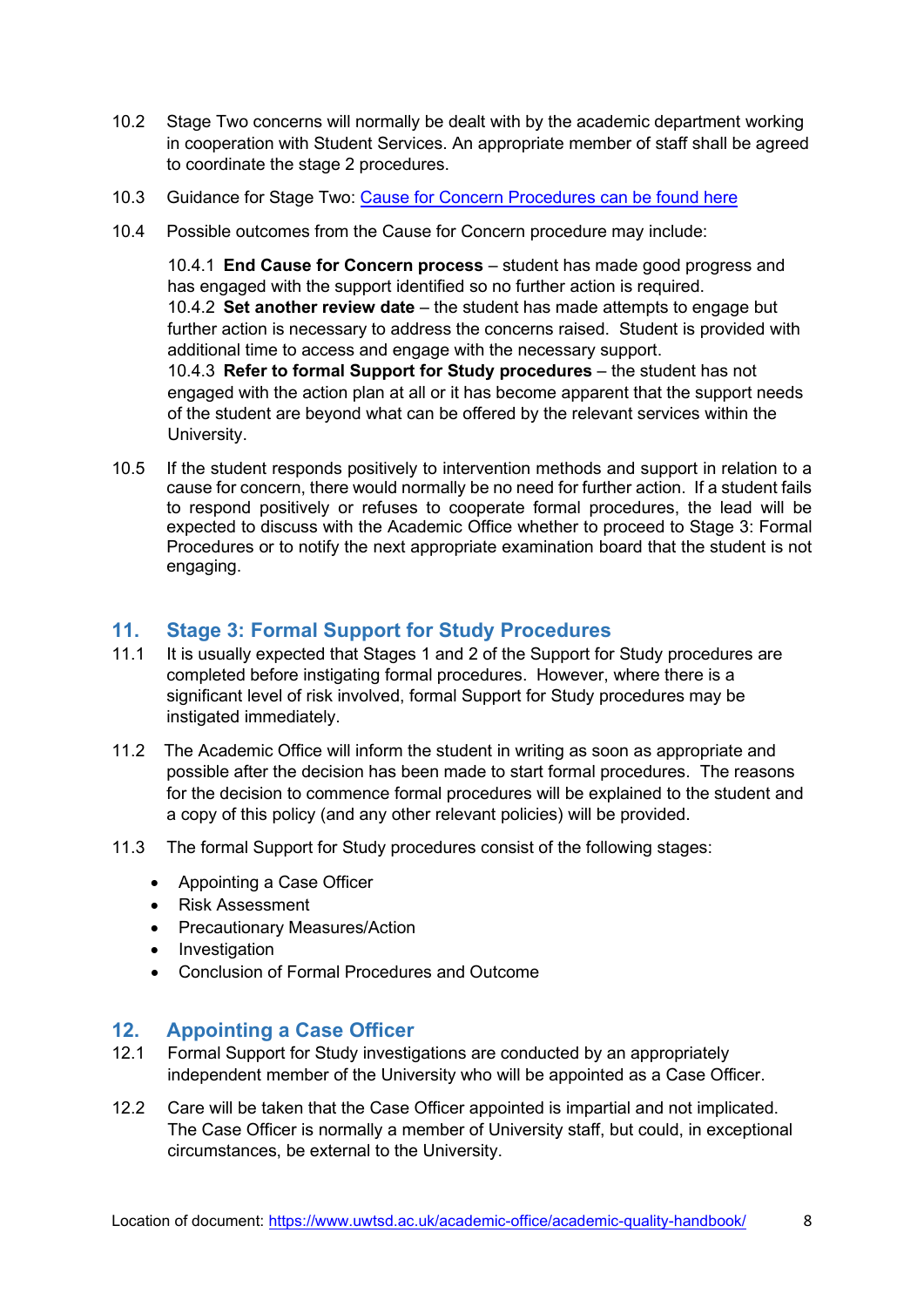- 12.3 The student will be advised of the identity of the Case Officer, and, subject to any obligations of confidentiality, will normally be informed of the identity and capacity of any persons with whom the University may consult about the case.
- 12.4 If there are any concerns in relation to the Case Officer, parties are asked to express those concerns in writing to the Academic Office. The Academic Office will consider any such concerns and identify whether a different Case Officer should be appointed.

### **13. Risk Assessment**

- A risk assessment shall take place early in the process to assess whether the student poses a risk to:
	- their own health, safety and/or wellbeing,
	- the health, safety, and/or wellbeing of others,
	- University property or any other settings associated with University activities (e.g. placement settings), and/or
	- the reputation of the University.
- 13.2 Risk assessments are normally undertaken by the Case Officer but may also be undertaken by an appropriate Senior Officer of the University, particularly in relation to cases with urgent, high-level risks including but not limited to:
	- where the student is at risk of serious harm;
	- where the student's mental health is at risk;
	- where the student displays significant distress;
	- where the issues are highly sensitive and:
	- where there is an ongoing threat of serious disruption to other students or the University's activities
- 13.3 The initial risk assessment will normally be completed within seven days. Additional time may be needed to consider and approve a set of reasonable adjustments and support arrangements, particularly where external evidence is required.
- 13.4 The student will, where possible and appropriate, be consulted as part of the risk assessment to represent their views in relation to their part of the assessment.
- 13.5 The risk assessment includes considerations of the support arrangements that need to be put in place for all parties involved.
- 13.6 The risk assessment will be used to determine whether any precautionary action is required to minimise risk, prevent harm or disruption to the learning process, and to protect the health and wellbeing of the student concerned and others around that person whilst support for study processes are conducted

#### 14. **Consideration of Precautionary Action**

14.1 Where a risk assessment highlights the need for precautionary action to be taken, the precautionary action must be reasonable and proportionate. This may include the imposing of certain conditions, a suspension from studies, or exclusion from any or all University grounds and/or facilities pending the outcome of the support for study proceedings. The suspension and/or exclusion may be qualified or partial where appropriate and will be for a fixed term.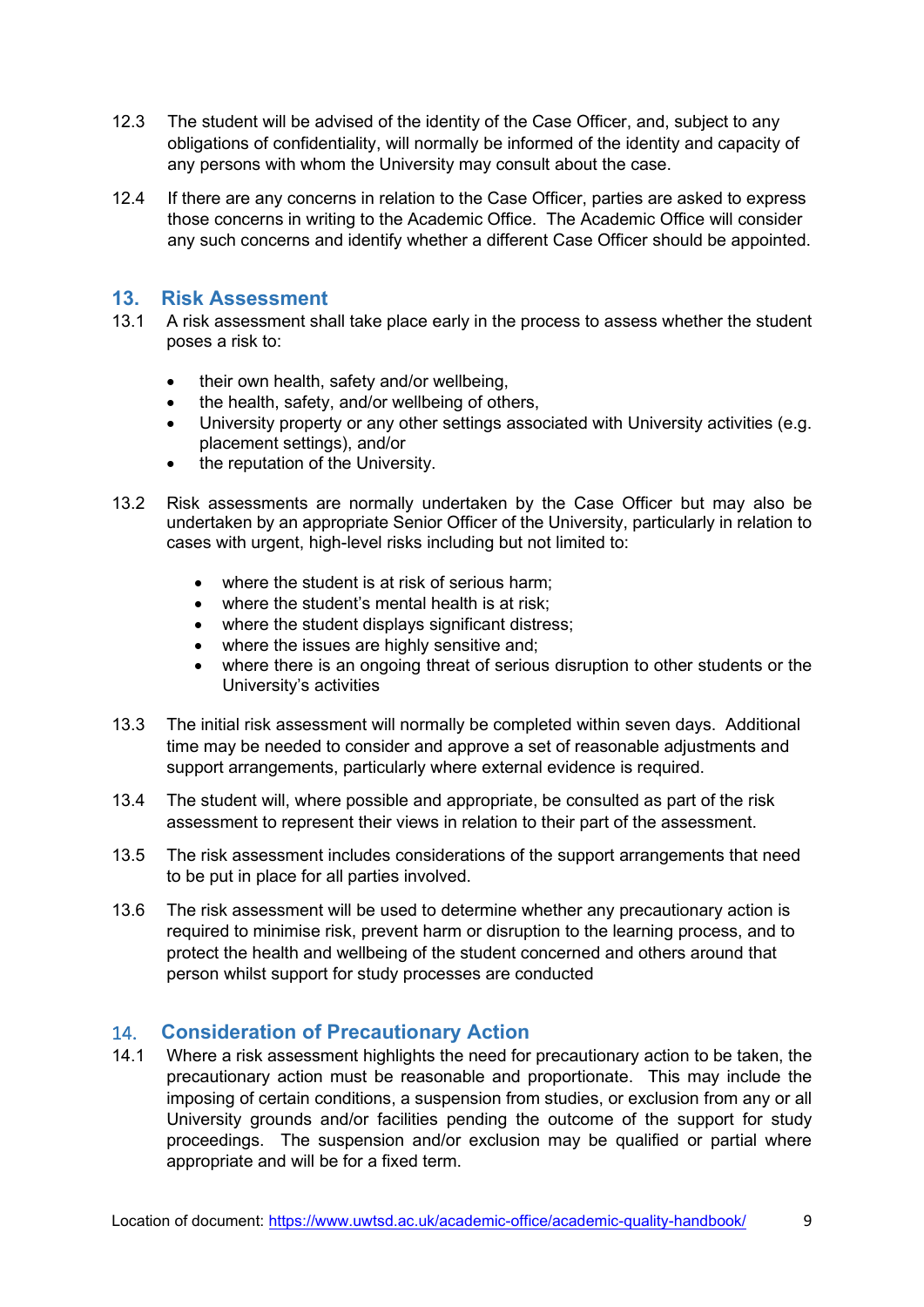- 14.2 Precautionary measures involving a total suspension from studies must be approved by an Associate Pro Vice-Chancellor or Deputy Vice-Chancellor
- 14.3 Precautionary action taken by the University should not be considered a determination of the student's fitness to study nor should it be considered a disciplinary action.
- 14.4 When precautionary measures are put in place the student will be informed of these by the Academic Office and the reasons for the set of measures will be explained. A meeting may be convened to explain precautionary measures.
- [1](#page-9-0)4.5 The student may appeal against the precautionary measures imposed.<sup>1</sup> by submitting a written request stating the reason for the appeal to the Academic Office within seven days of the date issued on the notice of the precautionary measures following the procedure in section 20 for review of outcome.
- 14.6 Whilst the precautionary measures are in place, the student may request a review of the suspension, exclusion or set of conditions if there is a relevant change to their circumstances. This request should be made in writing to the Academic Office, following the procedure in section 20 for review of outcome.
- 14.7 If the student fails to comply with any precautionary measures, the precautionary measures will be reviewed and may result in further precautionary measures being imposed.
- 14.8 Precautionary measures will be reviewed at regular intervals determined by the individual circumstances of the case.

#### **15. Procedures for investigation**

- 15.1 The purpose of the investigation is to gather all information necessary to establish the facts in relation to Support for Study concerns, to recommend whether or not a case needs to be referred to a Formal Panel, and to enable an informed and reasoned decision which takes into account fully the health and wellbeing of the student and any others within the University community.
- 15.2 To this end, the Case Officer will seek to collate and evaluate evidence in relation to the student's fitness to undertake study, interview relevant parties, consult on support needs, question discrepancies and make findings of fact on the balance of probabilities.
- 15.3 The student will be informed about the attendance at any meetings of any members of staff other than the Case Officer and, if held, of the members of a Formal Panel.
- 15.4 The student will be informed of the scope and remit of the investigation.
- 15.5 As part of an investigation, the Case Officer will consult with the student to explain the concern, identify any support needs that the student may have, allow the student the opportunity to respond to the concerns, and provide the Case Officer with any independent medical evidence that they wish to be taken into account.
- 15.6 Any witnesses are normally also met as part of an investigation. To aid the investigation, all involved parties will be asked to indicate if there are any relevant witnesses that need to be consulted.

<span id="page-9-0"></span><sup>&</sup>lt;sup>1</sup> Where action has had to be taken in order to mitigate against urgent risks, it may not be possible to appeal against the full set of precautionary measures.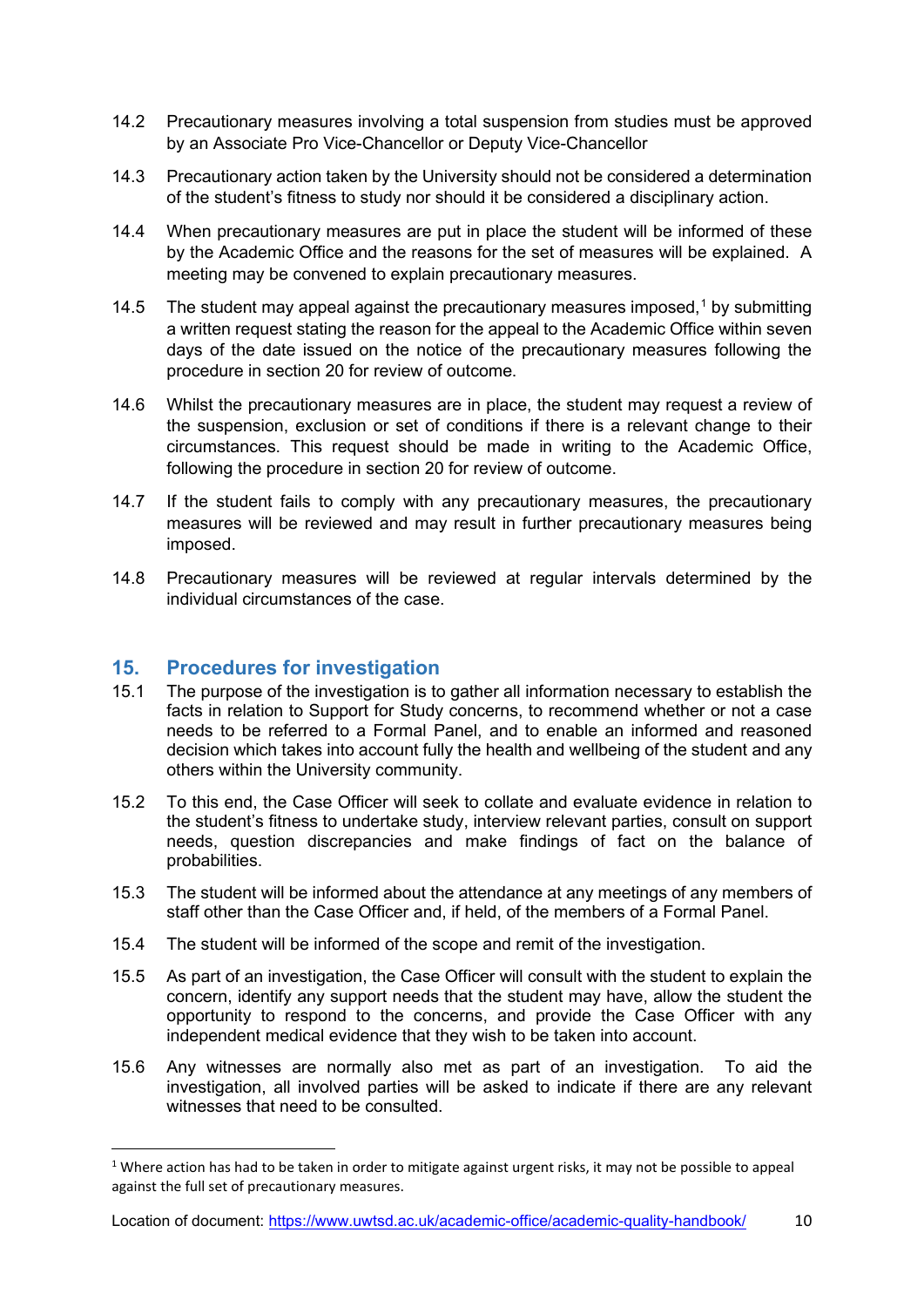- 15.7 Witnesses will be asked to sign their witness statement and will be asked to give written consent for their evidence to be used and identity disclosed at a Formal Panel where required.
- 15.8 As part of an investigation, normally all parties are interviewed separately. All parties will be informed how their evidence will be used and shared so that they understand the process and give informed consent.
- 15.9 The Case Officer will also consult with other University staff, external professionals and other persons, as appropriate.
- 15.10 No meetings will be recorded, and the University does not allow for any meetings to be recorded covertly. Notes or minutes will be provided for each meeting held. All relevant parties will be asked to sign/confirm any statements.
- 15.11 The entire investigation is normally concluded within 40 days of the support for study processes being commenced.
- 15.12 Once the investigation has been completed, the Case Officer will submit their investigative findings to the Academic Office and make a recommendation as to whether the case is complex or non-complex
- 15.13 A case is considered complex where:

15.13.1 The statements provided during the investigation are contradictory or inconclusive

- 15.13.2 The student does not engage with the Case Officer<br>15.13.3 The level of risk is high
- 15.13.3 The level of risk is high<br>15.13.4 The potential conseque
- The potential consequences for the student are serious
- 15.14 Where the Case Officer is not clear whether the Support for Study concern should be classified complex or non-complex, the Case Officer will refer the case to the Student Case Review Group, providing details of the investigation, in order for a final decision regarding the classification to be made.

#### **16. Concluding Formal procedures**

- 16.1 If the Case Officer's recommendation that the case is non-complex is confirmed by the Student Case Review Group, it will make a decision in relation to the outcome.
- 16.2 If the recommendation from the Case Officer that the case is non-complex, the Academic office will confirm the outcome to the student in writing, normally within seven days of the Student Case Review Group.
- 16.3 If the recommendation from the Case Officer that the case is complex is confirmed by the Student Case Review Group or the Student Case Review Group cannot agree on an outcome (in non-complex cases), the case will be referred to a Formal Panel. The decision to proceed to a Formal Panel will be communicated to the student in writing, normally within seven days of the Student Case Review.
- 16.4 The date, membership, and format of the Formal Panel will be communicated to the student in advance of the proceedings, normally not less than 14 days in advance of the meeting.
- 16.5 Any documentation for the meeting of the panel will be circulated to members of the Formal Panel, the student, and the Case Officer, normally not less than seven days in advance of the meeting.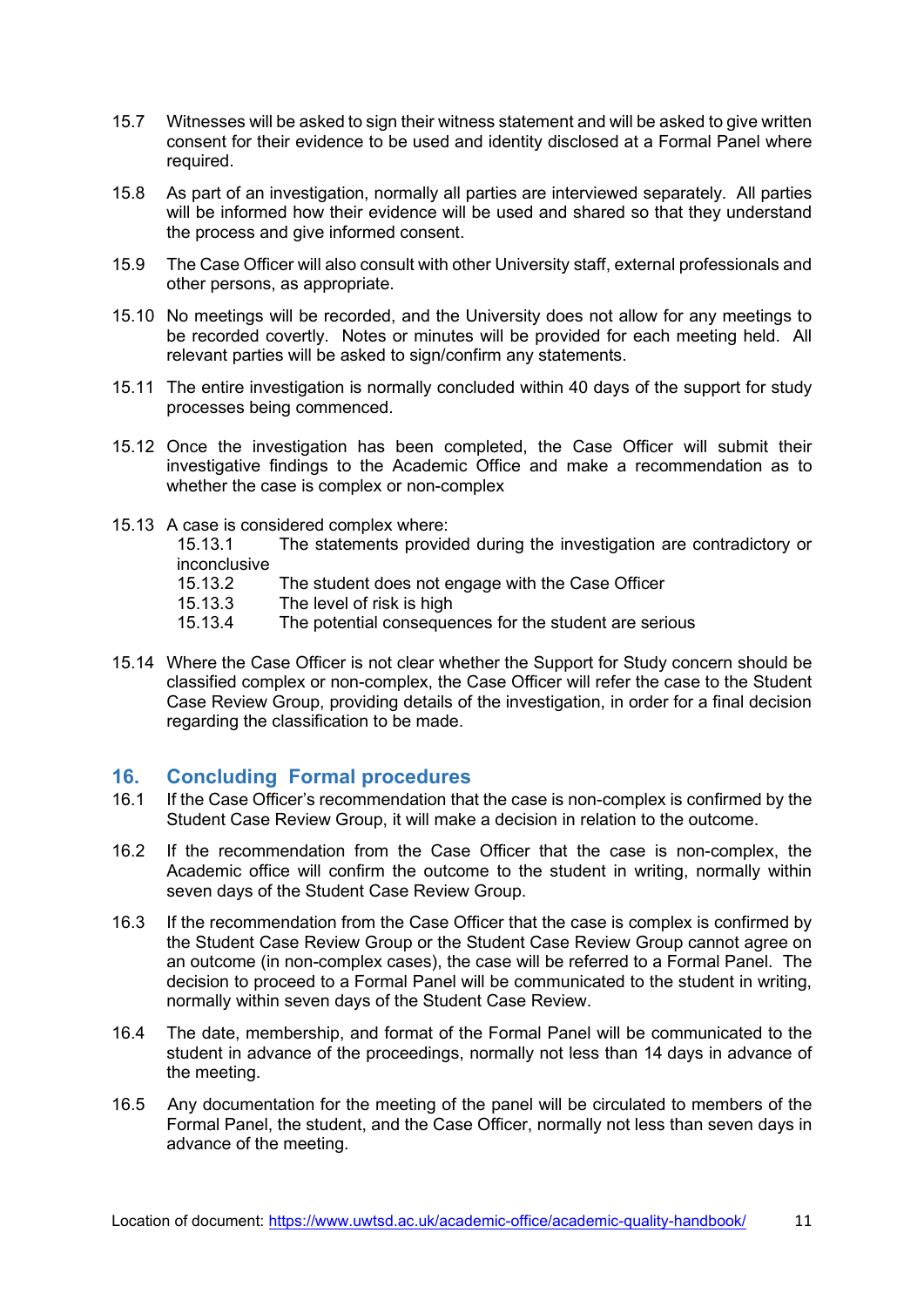- 16.6 The Formal Panel will be formed and will operate in accordance with the procedures outlined in appendix SC15.
- 16.6 Where a Formal Panel cannot reach an agreement, the University will appoint an appropriately qualified person to review the case and make a decision about the outcome of the case. This decision will be final.
- 16.7 Following the meeting of the Formal Panel the student will be formally notified of the outcome in writing within seven days of the conclusion of the meeting of the Formal Panel.

#### **17. Outcomes of the Support for Study procedures**

- 17.1 The following range of outcomes is associated with the University's support for study procedures:
	- a. implementation of appropriate support arrangements and/or reasonable adjustments for the student:
	- b. a time-bound action plan to be drawn up, with the agreement of the student (where possible), setting out the ways in which the matter will be managed and any obligations on the part of the student (e.g. in respect of their conduct, engagement with studies, engagement with support arrangements, or support that they should seek); A recommendation to the student that they take a period of voluntary absence from the relevant area of activity as appropriate (e.g. student accommodation);
	- c. A decision that the student is not able to or cannot stay in University-managed accommodation whilst studying at the University;
	- d. A decision to withdraw the student from any current placement, overseas study or other University related activity;
	- e. A decision that the student is not able to participate in a particular aspect of their studies (e.g. a study abroad placement);
	- f. Recommending that the student changes study mode to the University's regulations for a change of mode of study (e.g. the recommendation could be that the student continues their studies on a part-time basis);
	- g. Recommending that the student transfers to a different programme subject to the University's regulations for transfer to a different programme;
	- h. Imposing on the student a formal interruption of study for a stated period of time and / or exclusion of specified University facilities/activities, with or without conditions for any subsequent return to study or readmission to those facilities/activities.
	- i. Termination of the student's studies at the University.
- 17.2 Although, in considering the outcome of Support for Study procedures, implications for the student more broadly will be considered (e.g. the student's statutory financial support, visa status), the health and wellbeing of the student and others within the University community are paramount for the University.
- 17.3 Outcomes will be communicated as appropriate to relevant staff only. The Director of Student Services and the relevant Learning Support Manager will be informed of the outcomes so that the student can be supported to engage with the outcomes of the procedures.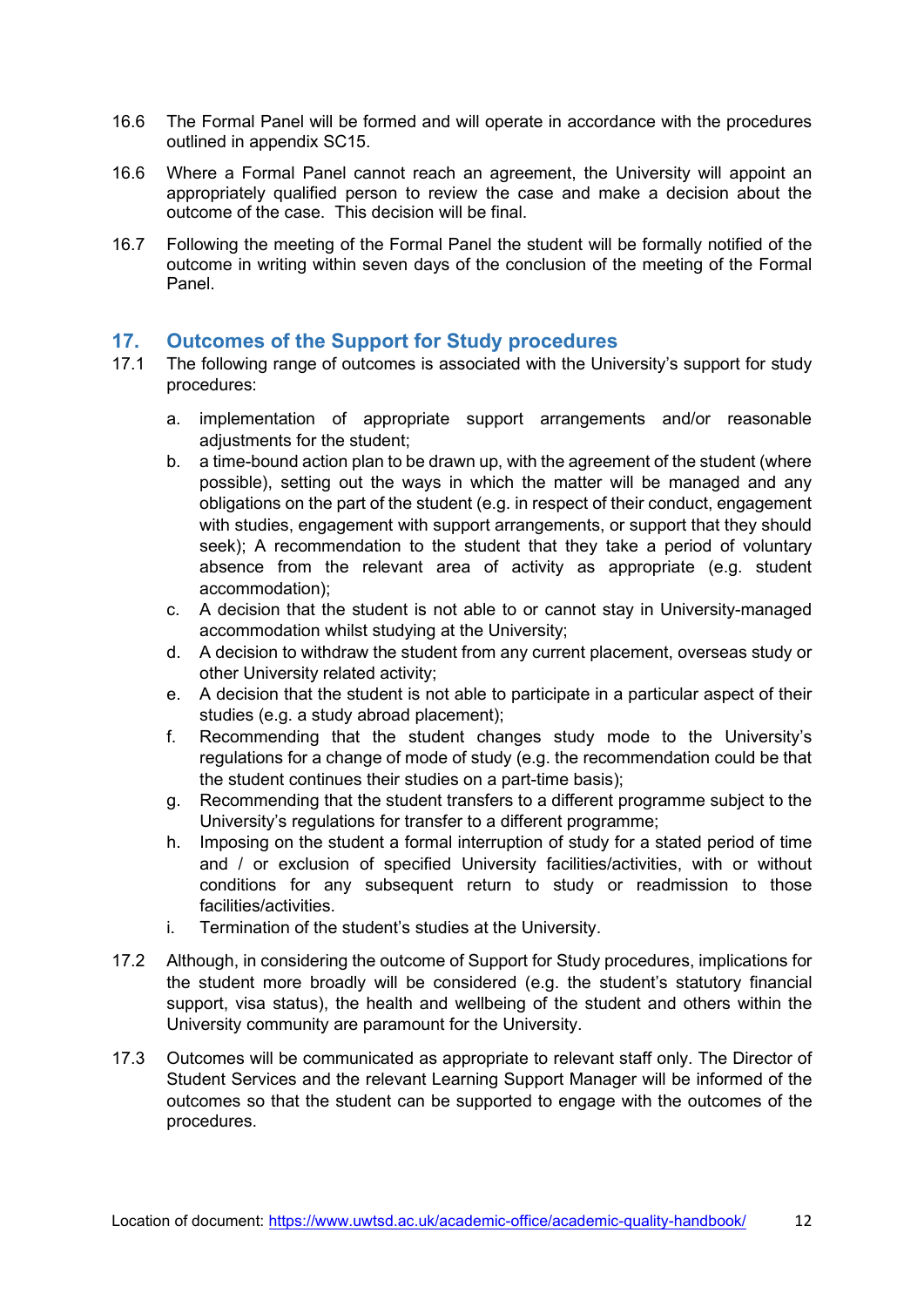17.4 The decision to terminate the student's studies at the University permanently will need to be approved by a Deputy Vice-Chancellor, with notification given to the Chair and Clerk of Council.

#### **18. Non-Engagement with Formal Support for Study Procedures**

- 18.1 If a student does not engage with the University following notification that formal Support for Study procedures will begin, the University reserves the right to continue with the investigation in the absence of student engagement.
- 18.2 In the event that a student does not engage with the outcomes of the Support for Study procedures, the case will normally be further considered by the Student Case Review Group and a suitable course of action will be determined.
- 18.3 Where a student persistently fails to engage with the outcome, or where there is a high level of risk, the case will be referred to the Associate Pro-Vice Chancellor (Academic Experience), who in conjunction with relevant senior staff members, will determine a suitable course of action based on the circumstances of the case.

#### **19. Return to study**

- 19.1 Students will be encouraged to remain in contact or retain contact with a named member of staff during their period of suspension, to advise of their progress, and to facilitate a return to study when the student is well enough.
- 19.2 For interruption of study regulations see Mitigating Circumstances Policy: Interruption of Study.
- 19.3 A student who wishes to return to study (following an imposed or voluntary suspension of study or an interruption of study) must submit a formal written request to the Academic Office at least two months prior to the end of their suspension/interruption of study.
- 19.4 The University will determine whether the student is permitted to return to study. In doing this a Case Officer will be appointed who will seek to establish whether the student is fit to resume their studies, what support and/or reasonable adjustments need to be put in place, and whether any conditions need to be placed on the student's return.
- 19.5 To reach an appropriately informed decision, a Case Officer will (among other things):
	- consult with relevant University staff and/or other external professionals;
	- require the student to meet with staff from the Student Services Department or other staff or external professionals, as appropriate;
	- require the student to produce satisfactory medical and other evidence of their fitness to study from recognised professionals (a GP, consultant, qualified mental health specialist) who have sufficient knowledge of the student.
- 19.6 The Student Case Review Group will consider the recommendation of the cases office and make a decision. The student will be notified by the Academic Office whether a return to study is permitted or declined in writing, normally within 21 days of the student's request to return to study.
- 19.7 If a return to study is declined and, as a result, the decision is taken to terminate the student's studies at the University permanently, the decision will need to be approved by a Deputy Vice-Chancellor, with notification given to the Chair and Clerk of Council.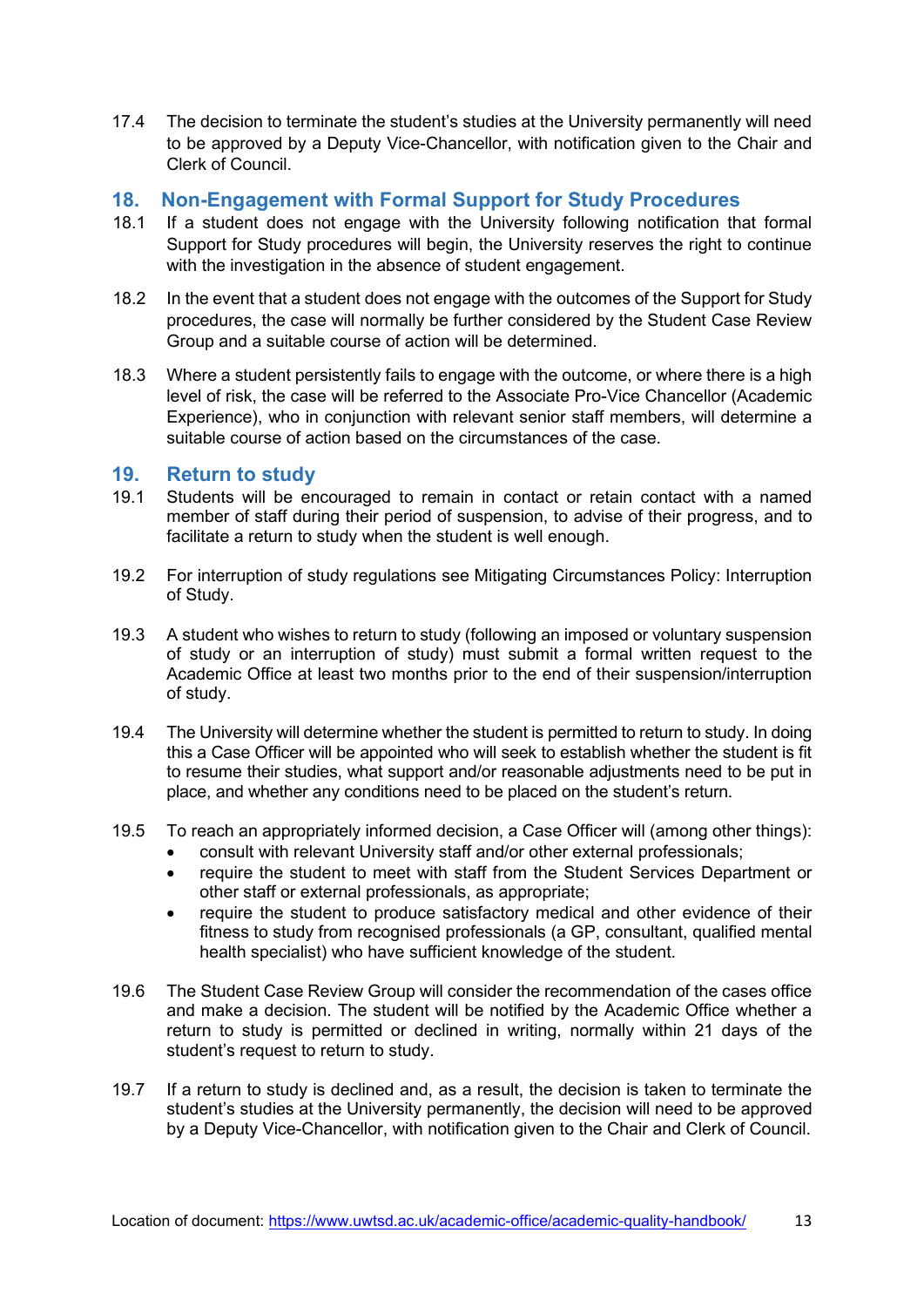- 19.8 If a return to study is permitted, conditions may be imposed as part of this return. The University will work together with the student in respect of any support arrangements that need to be put in place in advance of the return to study.
- 19.9 A return to study meeting is held within the first week of the student's return to study to ensure that the student will transition successfully back to study. An action plan will be drawn up which will detail any conditions imposed and any support identified.
- 19.10 Procedures outlined in this section will also apply in the case of any student that is allowed to repeat a year of study on medical grounds by an Examining Board.

#### **20. Review of Outcome**

- 20.1 If the student is dissatisfied with the outcome of the formal stage, they may be able to request a review.
- 20.2 A request for a review may only be made on one or more of the following grounds:
	- 20.2.1 irregularities in the conduct of the procedure, which are of such a nature as to cause reasonable doubt whether the same decision would have been reached had they not occurred;
	- 20.2.2 the existence of new material evidence which the student was unable, for compelling reasons, to provide earlier in the process.
	- 20.2.3 that evidence is available to show that the outcome reached at an earlier stage was unreasonable. In this context, unreasonable shall be taken to mean that the outcome was not a possible conclusion which a similar hearing or process of consideration might have reached.
- 20.3 A request for review of the outcome must be received on the required form not later than 14 days after the notification of the outcome.
- 20.4 Simple notice of a desire to request a review by the student within the above deadline shall not be deemed to constitute a formal request for review and shall not be accepted.
- 20.5 A request for review received after the above deadline will be deemed to be out of time and will not be considered unless there is independent evidence to show compelling reasons as to why the request for review was not submitted in a timely manner.
- 20.6 Where a request for review is deemed out of time, the University will issue a Completion of Procedures Letter on request, noting the reason why the request for review was not considered and advising the student that they may be able to take their outcome to the Office of the Independent Adjudicator (OIA) for Higher Education.
- 20.7 If no request for review is received within 14 days, the University will assume that the student does not wish to request a review. Where the student subsequently requests a Completion of Procedures Letter, the University will issue a Completion of Procedures Letter, noting that the student did not engage with the request for review procedures in a timely manner and advising the student that they may be able to take their outcome to the Office of the Independent Adjudicator (OIA) for Higher Education.
- 20.8 A suitable senior officer shall review the request to ascertain if the request has been made on permissible grounds and if a clear case has been made. They may refuse any request which is not based on the grounds stated above or in which it is apparent that no clear case to review the complaint outcome has been made. The student shall be informed by means of a Completion of Procedures Letter that the request for review has been rejected and that the original outcome stands. The student will be advised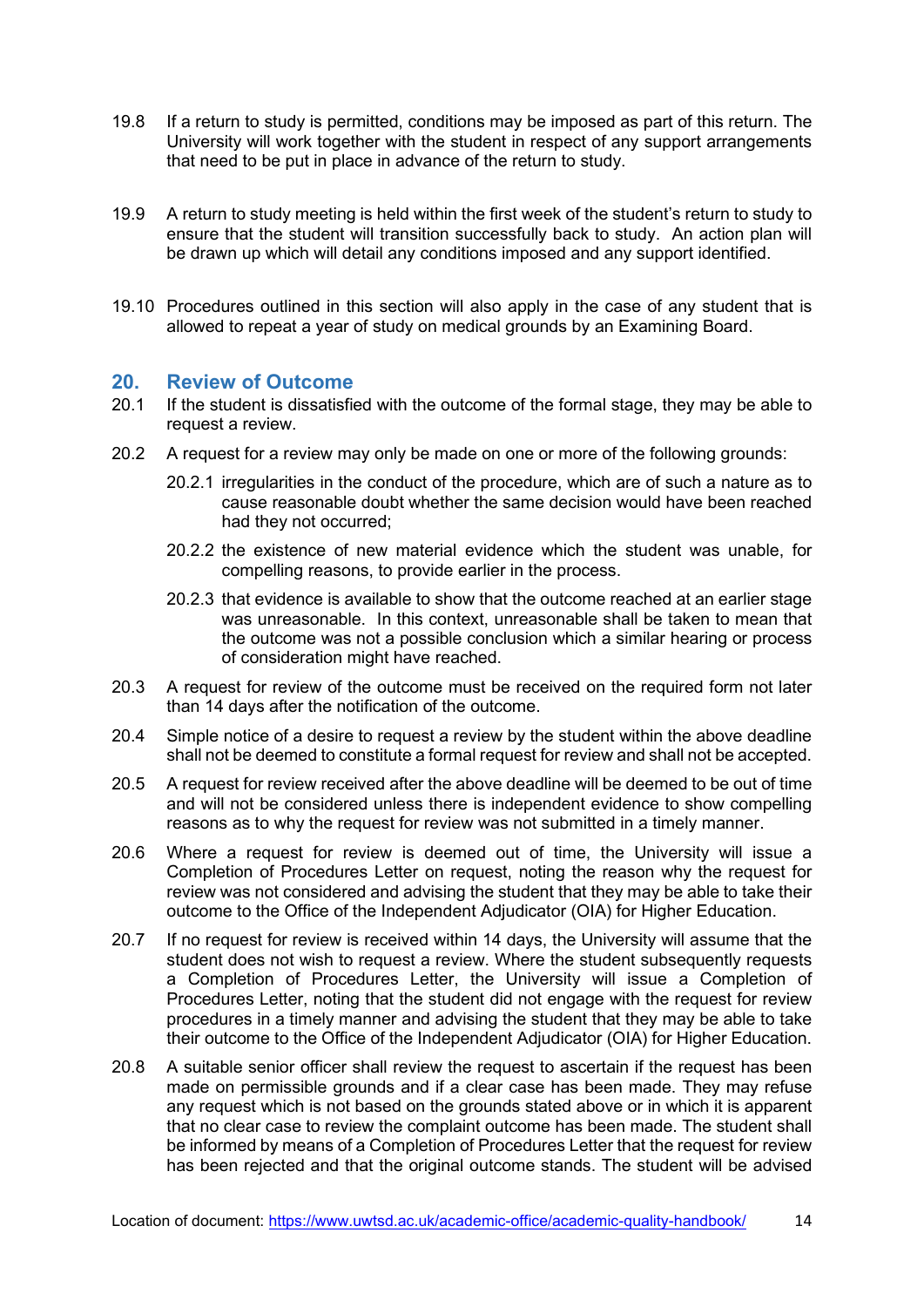that they may be able to take their complaint to the Office of the Independent Adjudicator (OIA) for Higher Education.

- 20.9 If it is determined that the request has been made on permissible grounds and that a clear case for reviewing the outcome has been made, the senior officer shall consider the request.
- 20.10 In reaching a decision, the senior officer shall base their decision on the evidence of the student's submission together with any further evidence which they consider relevant. This review stage will not usually consider the issues afresh or involve a further investigation. No meeting will be held as part of the review process. A Formal Panel can only be held if the matter has been referred back to the formal stage for reconsideration.
- 20.11 The senior officer shall be empowered to take one of the following decisions:
	- 20.11.1 to uphold the outcome;
	- 20.11.2 to refer the matter back to a Formal Panel;
	- 20.11.3 to offer a modified outcome.
- 20.12 The decision of the senior officer shall be final, and the matter shall, therefore, be regarded as closed. There shall be no further discussion of the decision of the senior officer with the student or any other person. There shall be no right to request a further review of the outcome.
- 20.13 The decision of the senior officer shall be communicated to the student, normally within 28 days of receipt of the request for review by a revised outcome letter. If the review of outcome is rejected, the student will be advised, by means of a Completion of Procedures letter, that they may be able to take their outcome to the Office of the Independent Adjudicator (OIA) for Higher Education.
- 20.14 If on receipt of the revised Outcome Letter, if the student is dissatisfied with the outcome, the student may request a Completion of Procedures Letter be issued which will advise the student that they may be able to take their outcome to the Office of the Independent Adjudicator (OIA) for Higher Education.

#### **21. Completion of Procedures and Independent Review**

21.1 Complaints to the Office of the Independent Adjudicator (OIA) for Higher Education must be made within 12 months of the effective date of the Completion of Procedures Letter. The effective date of a Completion of Procedures Letter will normally be the date on which it is issued. Where a request for review is deemed out of time or where a Completion of Procedures Letter is requested more than 30 days after the notification of the final decision, the effective date of any Completion of Procedures Letter will normally be the date upon which the final decision was made. Full details of the procedure will be available from the OIA website: [www.oiahe.org.uk.](http://www.oiahe.org.uk/)

#### **22. Confidentiality parameters**

- 22.1 The University will be mindful of the sensitive and confidential nature of issues relating to a student's physical and/or mental health and its obligations in this respect under relevant data protection regulations and the Equality Act 2010.
- 22.2 All parties will be reminded of the confidentiality associated with the procedures outlined above. Information associated with the case will be disclosed to as few people as possible.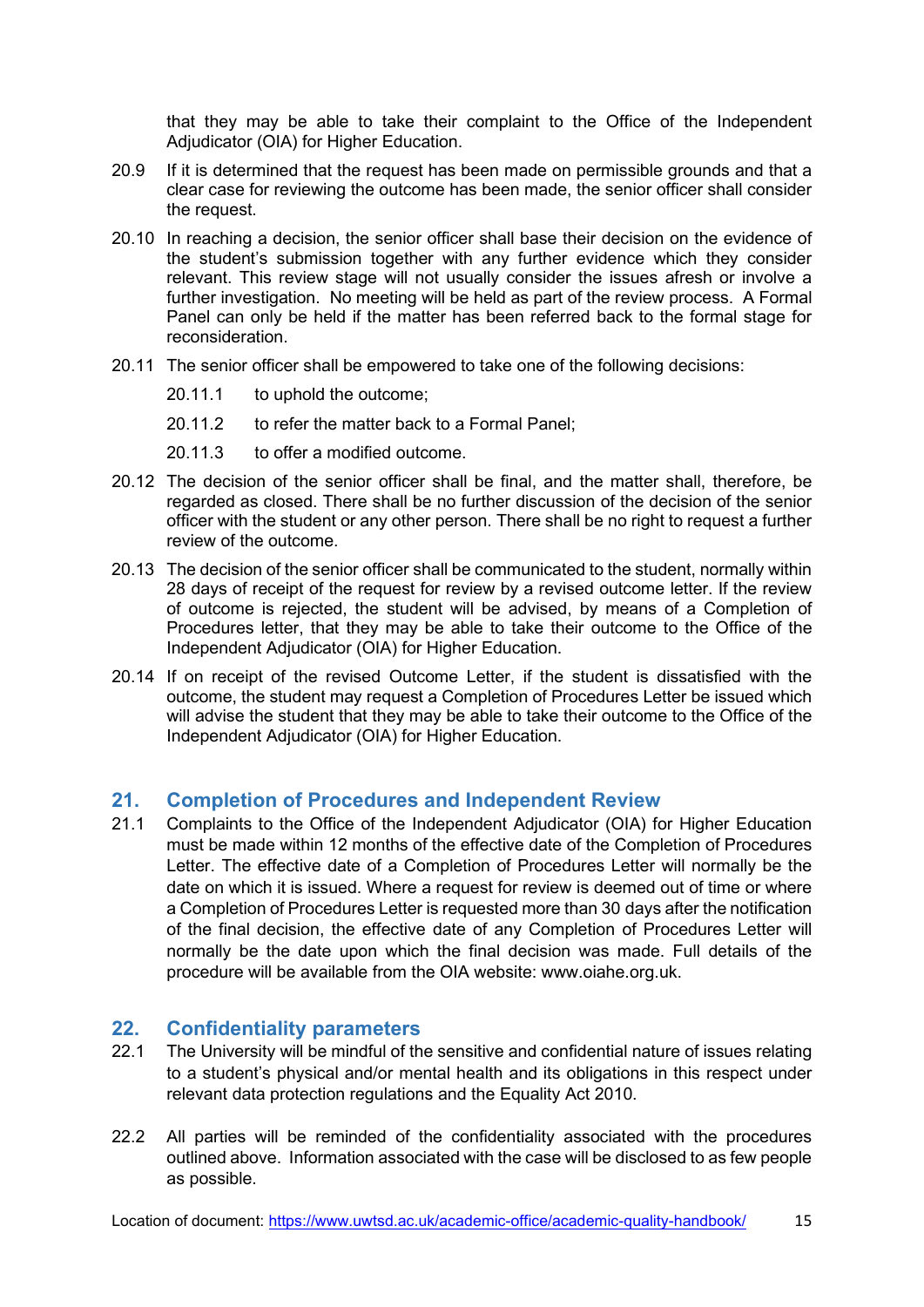22.3 Witnesses will not normally be able to give evidence confidentially. Where witnesses indicate that they would like to give their information confidentially, normally their evidence will not be relied on.

# **23. Standard timelines**

Throughout the policy, standard timelines are mentioned for key stages of the process. The University will, wherever possible, seek to adhere to the time limits outlined within these procedures, but in cases where there are special circumstances which require variance from specified time limits, the students and any other relevant parties will be advised of the reasons for this. Processes may need to be suspended.

| <b>Key stage</b>                            | <b>Standard time-line</b>                                        |  |
|---------------------------------------------|------------------------------------------------------------------|--|
| Invitation to meetings                      | Notice provided not less than 2 days                             |  |
| Completion of the initial risk              | Within 7 days of the start of the risk                           |  |
| assessment process                          | assessment process                                               |  |
| Submission of appeal against                | Within 7 days of the date issued on the                          |  |
| precautionary measures                      | notice of the precautionary measures                             |  |
| Completion of investigative process         | Within 40 days                                                   |  |
| Notification of the outcomes of non-        | Within 7 days of the decision of the SCRG                        |  |
| complex fitness to study concerns           | to confirm that the case is non-complex                          |  |
| Proceed to panel notice for complex         | Within 7 days of the decision of the SCRG                        |  |
| fitness to study concerns                   | to confirm that the case is complex                              |  |
| Information about the format of the         | Notice provided not less than 14 days in                         |  |
| panel, membership, date and venue           | advance of the meeting                                           |  |
| Circulation of any documentation            | Notice provided not less than 7 days in                          |  |
| associated with the meeting of the<br>panel | advance of the meeting                                           |  |
| Notification in writing of the outcome      | Within 7 days                                                    |  |
| of a panel meeting                          |                                                                  |  |
| Completion of the formal process            | Within 80 days of the allegation made                            |  |
|                                             | against the student                                              |  |
|                                             |                                                                  |  |
| Appeal against an outcome                   | Within 14 days of the date of the notification<br>of the outcome |  |
|                                             |                                                                  |  |
| Notification of the receipt of the          | Within 7 days                                                    |  |
| appeal<br>Notification of the outcome of an | Within 28 days of the appeal being received                      |  |
| appeal                                      |                                                                  |  |
|                                             |                                                                  |  |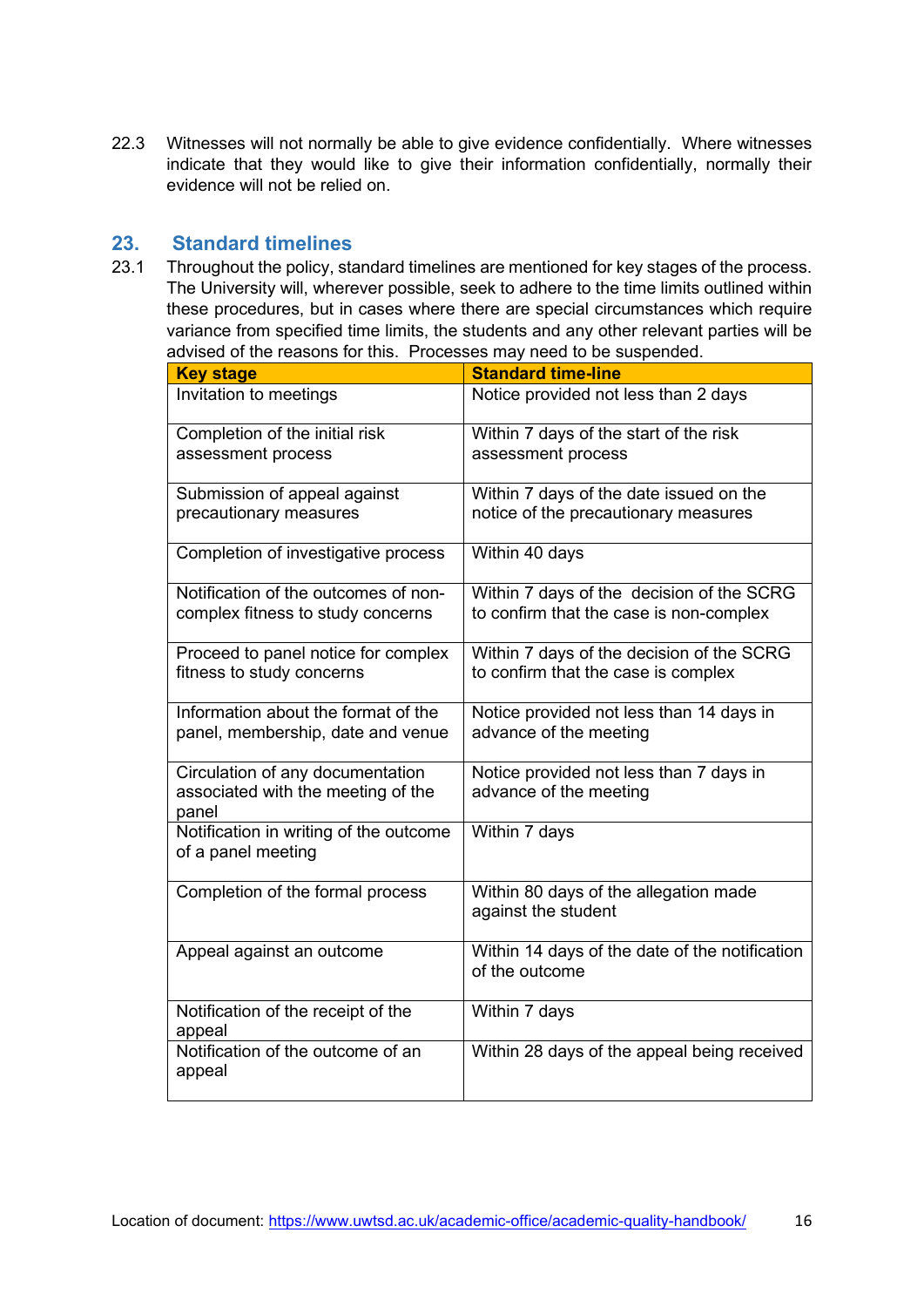# **24. Monitoring**

24.1 A Student-facing Policies overview report will be submitted annually to Senate by the Associate Pro Vice-Chancellor (Academic Experience). This report will also monitor the effectiveness of the suite of policies.

#### **25. Resource implications**

| <b>Implication</b> | <b>Detail</b>                                                                                                                                                                                                    |  |  |  |
|--------------------|------------------------------------------------------------------------------------------------------------------------------------------------------------------------------------------------------------------|--|--|--|
| Finance            | Training for all University members of staff associated with<br>fitness to study procedures (e.g. Case Officers, Chairs of<br>Formal Panels, staff providing support, senior members of staff,<br>minute takers) |  |  |  |
| <b>Staff</b>       | No additional resource anticipated.                                                                                                                                                                              |  |  |  |
| Assets             | There are no identified asset costs.                                                                                                                                                                             |  |  |  |
| Partners           | Consideration will be given to the application of this policy<br>across the dual-sector group.                                                                                                                   |  |  |  |
| Timescales         | Once approved the policy will be implemented immediately.<br>The policy will be regularly monitored to ensure ongoing<br>compliance with relevant legislation.                                                   |  |  |  |
| Leadership         | <b>APVC</b> (Student Experience)                                                                                                                                                                                 |  |  |  |

#### **26. Impact Assessment**

| Implication                                 | considered<br><b>Impact</b><br>(Yes/No) | <b>Impact Identified</b>                                                                                                                                                                                                                                |  |
|---------------------------------------------|-----------------------------------------|---------------------------------------------------------------------------------------------------------------------------------------------------------------------------------------------------------------------------------------------------------|--|
| Legal                                       | Y                                       | The policy conforms with:<br>Contract and consumer law<br>Negligence (duty of care)<br>The Human Rights Act 1998<br>The Equality Act 2010<br>Health and Safety at Work Act<br>1974<br>Natural Justice (fairness)<br>Data Protection Act 2018 (and GDPR) |  |
| Contribution<br>the<br>to<br>Strategic Plan | Y                                       | The policy aligns with the values<br>expressed in the Strategic Plan.                                                                                                                                                                                   |  |
| Risk analysis                               | Y                                       | Policy compliance will mitigate the<br>risk of escalation because<br>оf<br>deteriorating physical or mental<br>health of students.<br>mitigate against<br>It<br>will also<br>complaints to the OIA and ICO.                                             |  |
| Equality                                    | Y                                       | The policy will ensure adherence to<br>provisions of the Equality Act 2010.                                                                                                                                                                             |  |
| Welsh language                              | Y                                       |                                                                                                                                                                                                                                                         |  |
| Environmental<br>and<br>sustainability      |                                         | None identified.                                                                                                                                                                                                                                        |  |
| Communication<br>Media / Marketing          |                                         | The policy will be made available to<br>staff and students via Hwb.                                                                                                                                                                                     |  |

Policy author: Dr Mirjam Plantinga, APVC (Student Experience)